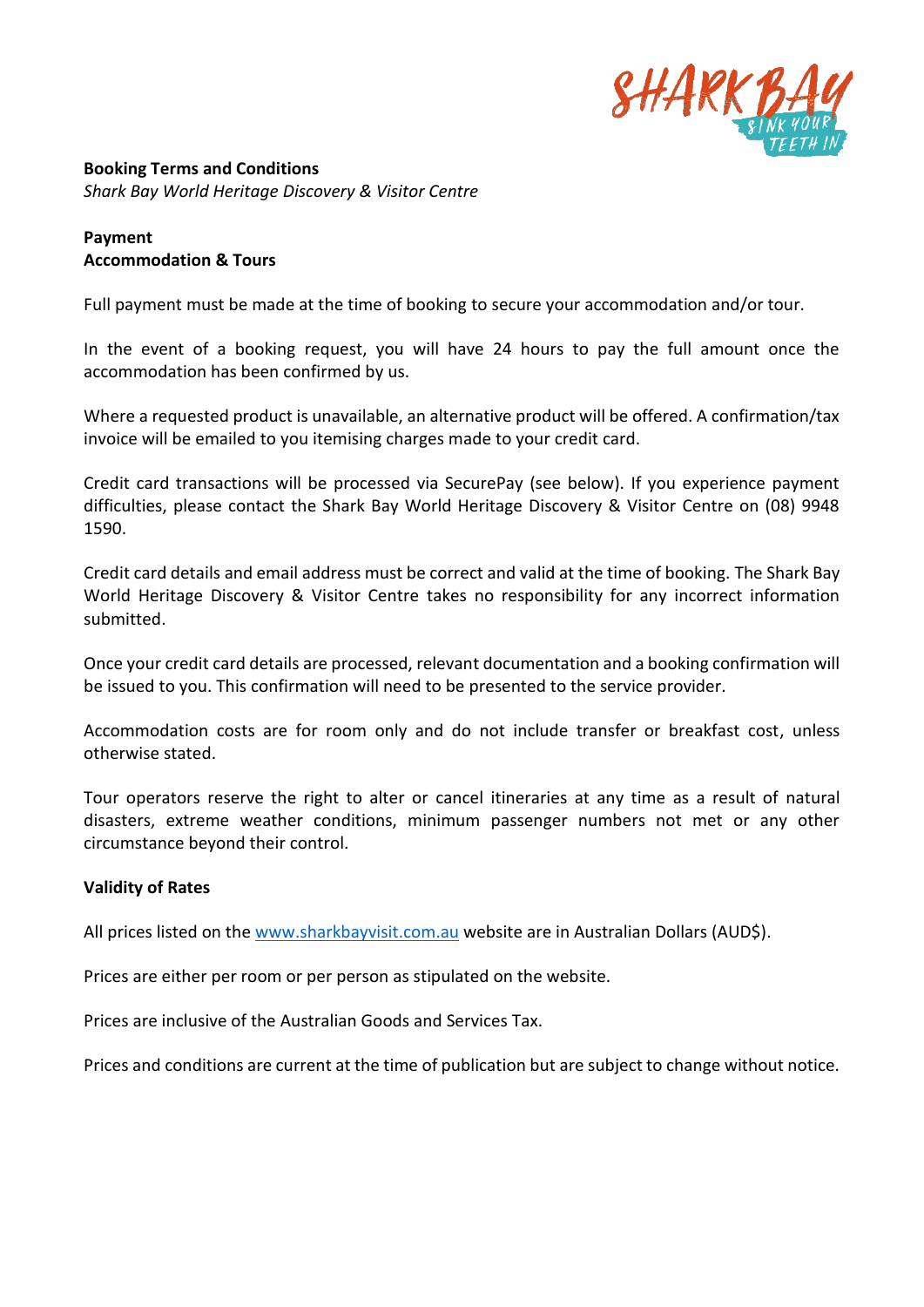### **Secure Pay**

BookEasy™ Secure Payment Gateway is provided using SecurePay Secure Bill Product. Secure Bill uses high security levels, which are standard for internet banking and large-scale ecommerce sites and involve the use of 128-bit encryption. You can check the security level of a web page by clicking on your internet browsers padlock or key icon.

### **Refund, Amendment and Cancellation Policy**

The Shark Bay World Heritage Discovery & Visitor Centre receives a commission directly from the operator. Therefore, our booking service do not occur an additional service fee, except in the case of changes or cancellations.

In the event of an amendment or cancellation to a confirmed booking made by the Shark Bay World Heritage Discovery & Visitor Centre, an administration fee of \$22.00 (inc. GST) may apply. An additional amendment or cancellation fee from the operator may also apply. Refer to your selected operator's policy statement in your itinerary.

We reserve the right to offer alternative accommodation/tour of a similar standard in the unlikely occurrence of the accommodation/tour operator overbooking or for any reason beyond our control. In the event of an amendment or cancellation to your booking, a refund may apply as per operator terms and conditions.

### **Unforeseen Changes/Travel Insurance**

Where a customer cancels due to Government restrictions that are either not removed as expected, extended, or reimposed, the operator, at their absolute discretion, may offer a refund or credit note (to be used at a later date). In this circumstance the operator reserves the right to withhold some monies to cover administrative expenses and other losses, dependent on when notice of cancellation is given by the customer.

Travel Insurance is strongly recommended to protect against unforeseen circumstances.

# **Responsibility**

The products on the Shark Bay World Heritage Discovery & Visitor Centre's website vary from one service provider to another, and it is the responsibility of the user to ensure any product booked is suitable for their needs.

While the Shark Bay World Heritage Discovery & Visitor Centre takes due care and diligence to check all information on [www.sharkbayvisit.com.au](http://www.sharkbayvisit.com.au/) regularly, the products and services offered on this website are the responsibility of the individual operator. No guarantee of the products and services advertised should be inferred or attributed to the Shark Bay World Heritage Discovery & Visitor Centre.

All maps and photographs are included for general purposes only and are not always indicative of the subject matter.